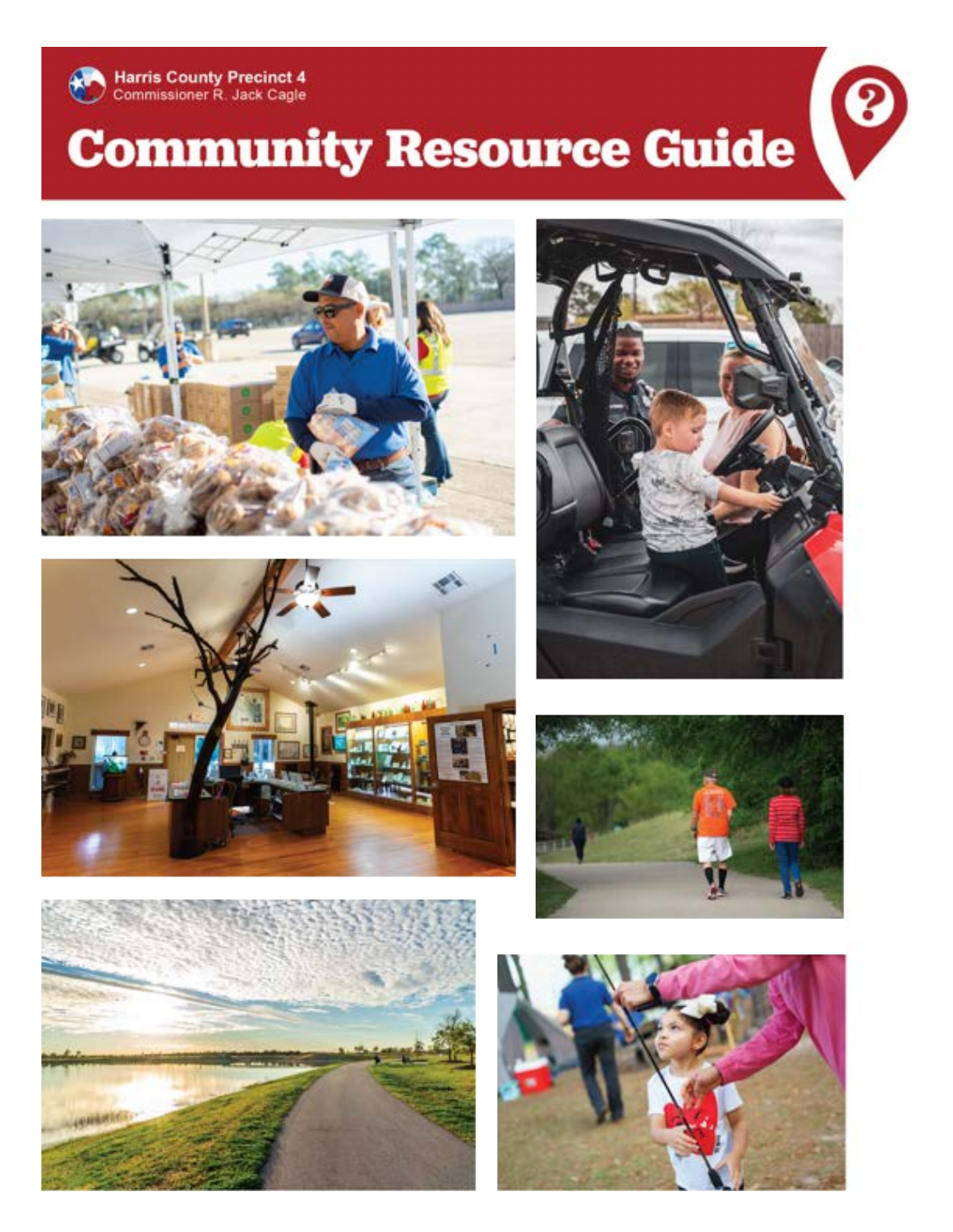

## **A Message from Your Commissioner**

**@hcprecinct4**

Dear Friends,

**WELCOME TO OUT THE SECOND RESIDENT**<br>Residents can now visit us new Community Resource Guide. online to find dozens of local programs, services, events, and more, all in one convenient guide.

Thank you for your commitment to Precinct 4. I encourage you to take advantage of this important resource and its many rewarding programs.

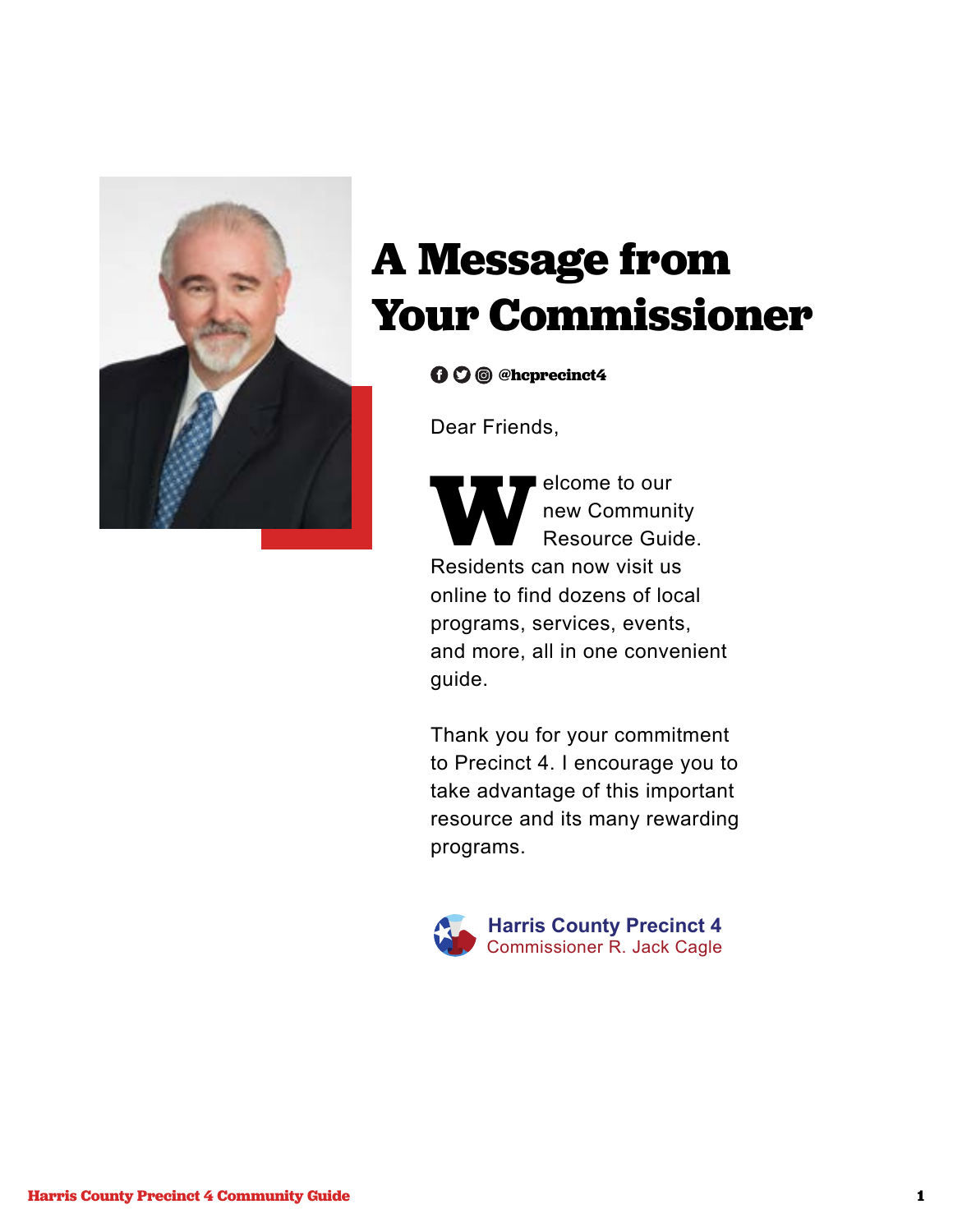# **How to**

USE THE COMMUNITY RESOURCE GUIDE



Precinct 4's Community Resource Guide lists programs and services near you. To make it easier to use, we've included a list of icons to help you identify amenities at a glance.

#### **Alzheimer's Association**   $\mathbf{m} \bullet \mathbf{C}$

**Address:** 6055 S Loop E., Houston 77087 **Website:** alz.org/texas **Phone:** 713-314-1349

**About:** The Alzheimer's Association is committed to ending Alzheimer's and all other dementia by accelerating global research, driving risk reduction and early detection, and maximizing quality care and support. Provides education programs, support systems, and care funding.

#### **Amazing Soldiers Inc.**

#### 8B

**Address:** 3880 Greenhouse Road, Ste. 409, Houston 77084 **Website:** amazingsoldiers.org **Phone:** 346-900-4551 **About:** Amazing Soldiers Inc. is dedicated to solidifying the independence of veterans and their caregivers in the community. Provides high-quality, compassionate, and reliable services that promote dignity, empowerment, independence, safety, self-esteem, and self-sufficiency.

#### **The Arc of Katy**

 $\bullet$ 

**Address:** 5819 10th St., C, Katy 77493 **Website:** thearcofkaty.org **Phone:** 832-754-9802

**About:** The Arc of Katy is focused on delivering high-quality, safe, healthy, meaningful, and affordable opportunities for social enrichment, recreation, learning skills, and community service for people with intellectual and developmental disabilities. They work to conquer the social isolation that people with IDD often experience and provide access to resources helpful to their families. Provides opportunities for individuals with IDD that enable each person to be included as a respected and active member of their community throughout their lifetime.

#### **Bayou Land Conservancy**

**Address:** 10330 Lake Road J, Houston 77070 **Website:** bayoulandconservancy.org **Phone:** 281-576-1634

**Details:** Bayou Land Conservancy permanently protects wetlands and other ecologically valuable habitats through partnerships with willing landowners for wildlife habitats, flood mitigation, and enhanced water quality. It connects the public to nature through recreation, education, stewardship, and community events. It offers volunteer opportunities and outreach/speakers on ecological topics.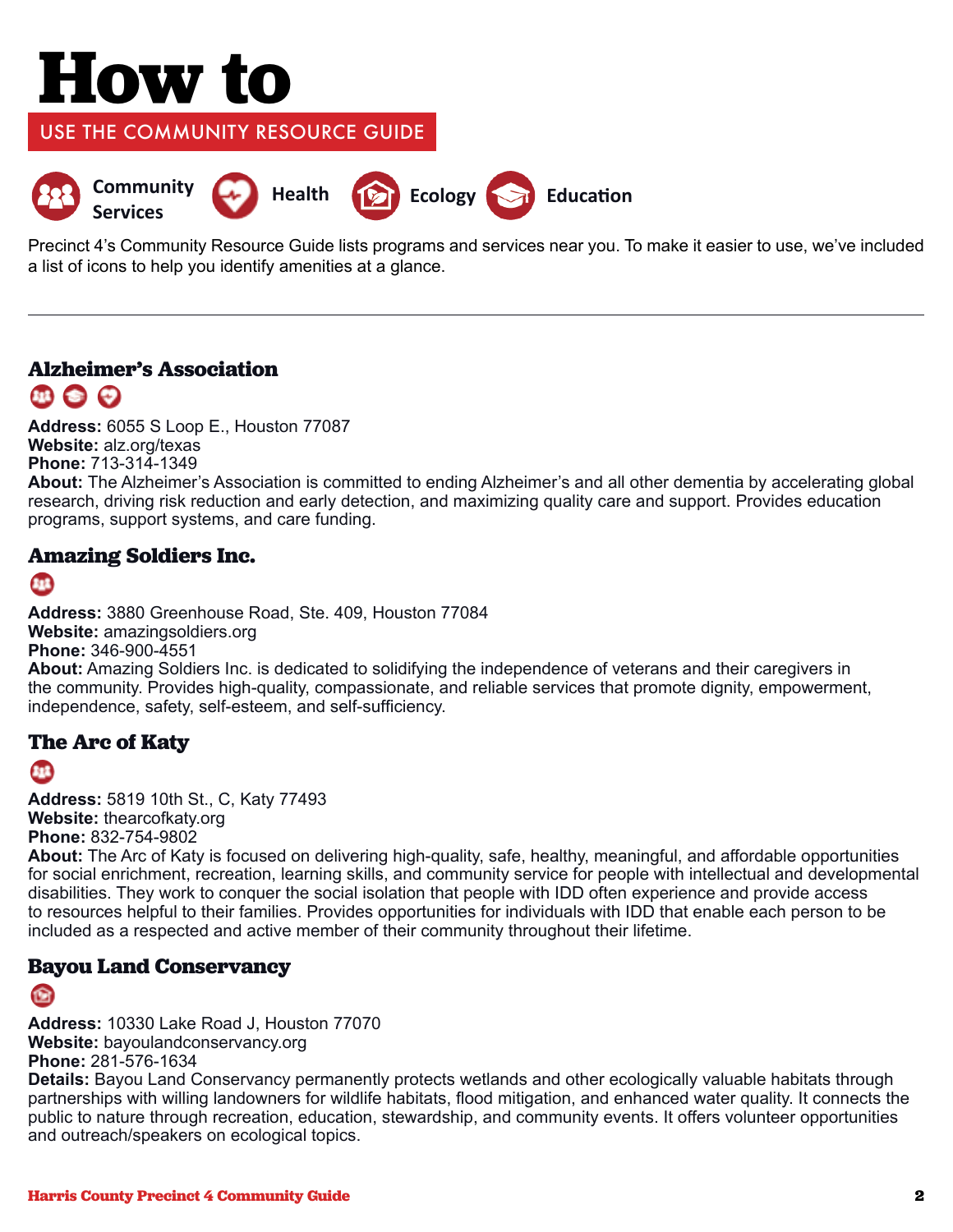#### **Bayou Preservation Association (BPA)**



**Address:** 7305 Navigation Blvd. A, Houston 77011 **Website:** bayoupreservation.org **Phone:** 713-529-6443

**Details:** BPA facilitates public awareness about the region's streams and bayous through education and collaborative projects such as paddle trail installations, water quality, wetland monitoring, habitat restoration, bayou cleanup, and seminars fostering watershed management, conservation, and recreation.

#### **Boys and Girls Country**

**Address:** 18806 Roberts Road, Hockley 77447 **Website:** boysandgirlscountry.org **Phone:** 281-351-4976

**About:** Boys and Girls Country works to change the lives of children who come from families in crisis. They do this by loving and nurturing them in a Christian home environment and raising them to become self-sustaining, contributing adults. Provides housing, food, clothing, healthcare, counseling, and role models for children.

#### **Buffalo Bayou Partnership (BBP)**

## 图 合

**Address:** 1019 Commerce St., Suite 200, Houston 77002 **Website:** buffalobayou.org **Phone:** 713-752-0314

**Details:** Buffalo Bayou Partnership is a nonprofit organization revitalizing and transforming Buffalo Bayou, Houston's most significant natural resource. BBP protects land for future parks and trails, coordinates other natural and built bayou enhancements, and sponsors wide-ranging events to attract thousands to the banks of the bayou. Visit the cistern, take a boat or walking tour, see the Water Works in Buffalo Bayou Park, and participate in events. For more information about speakers, volunteer opportunities, and tours, contact BBP.

#### **Camp Blessing Texas**



**Address:** P.O. Box 2268, Tomball 77377 **Website:** campblessing.org **Phone:** 281-259-5789

**About:** Camp Blessing Texas is an award-winning Christian summer camp ministry designed for children and young adults with special needs to experience a week-long residential, barrier-free camp surrounding them with love, acceptance, and fun. Provides a one-week camp which includes meals, clinics, wall climbing, swimming, arts and crafts, music, pony rides, fishing, and counseling.

#### **Childproof America**

**Address:** 2500 Bolsover St., Houston 77005 **Website:** childproofamerica.org **Phone:** 1-888-277-6632

**About:** Childproof America empowers families in the battle against sex trafficking. Their mission is to educate, equip, and empower America's parents in the protection and defense of their children, and improve the quality of aid to impacted families. As advocates, they provide legislative pathways for concerned Americans, to enforce harsh penalties for violators of the innocence of children. Provides face-to-face support, daily contact, action planning, and serves as a liaison between family and law enforcement.

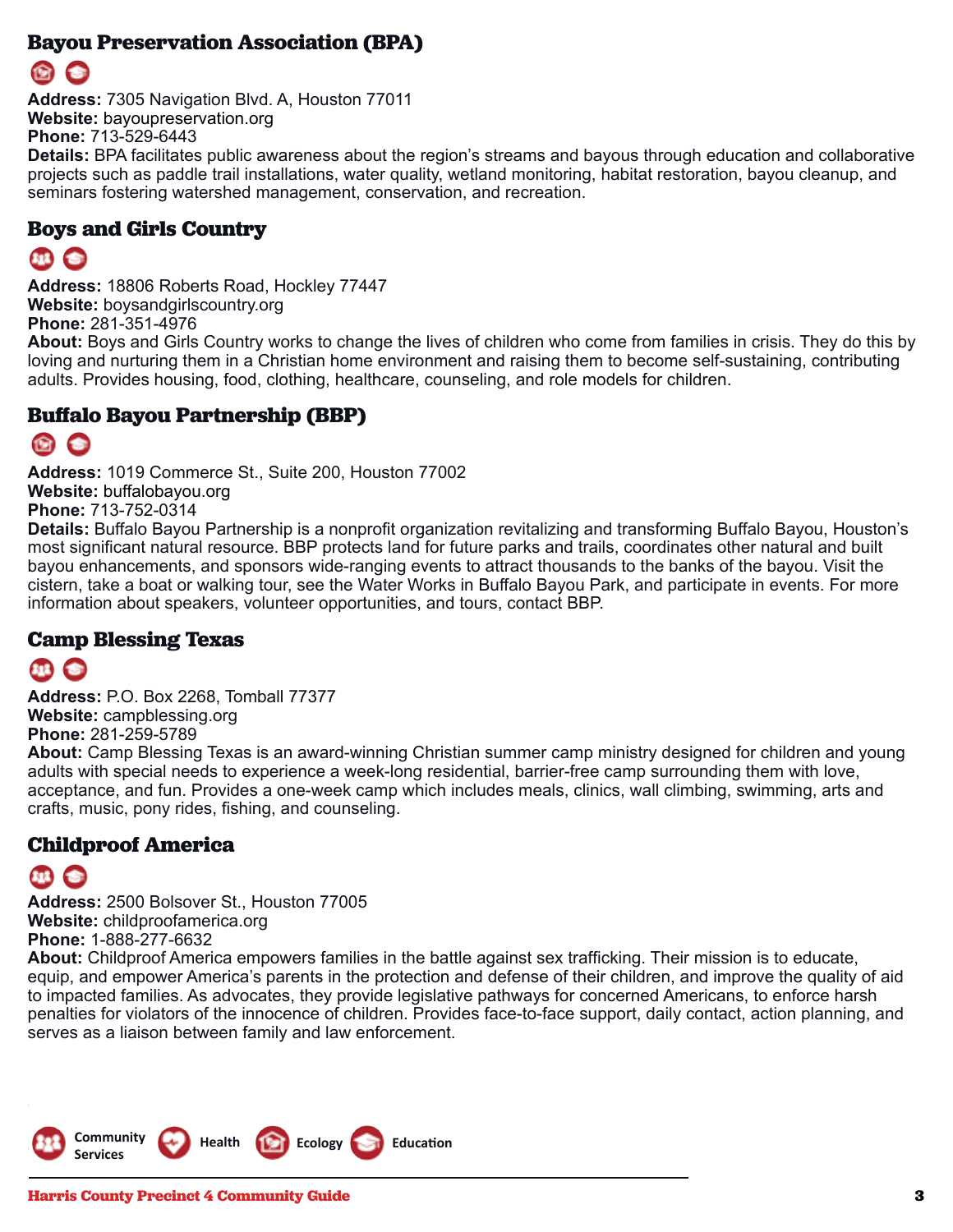#### **City of Houston, ReUse Warehouse**

**Address:** 9003 North Main St., Houston 77018 **Website:** houstonsolidwaste.org **Phone:** 281-814-3324 **Details:** Provide space for excess building materials from individuals, supply companies, and builders that would otherwise go to landfills. Donations are accepted Tuesday through Saturday. Materials are freely available to any nonprofit organization.

#### **Children at Risk**

**Address:** 2900 Weslayan St., Ste. 400, Houston 77027 **Website:** childrenatrisk.org **Phone:** 713-869-7740

**About:** Children at Risk is a non-partisan research and advocacy nonprofit dedicated to understanding and addressing the root causes of child poverty and inequality. Their mission is to serve as a catalyst for change to improve children's quality of life through strategic research, public policy analysis, education, collaboration, and advocacy. Provides a broad range of children's services including education, parenting, family well-being, health and nutrition, immigration, and the fight to end human trafficking.

#### **Christian Community Services Center**

**Address:** 3434 Branard St., Houston 77027 **Website:** ccschouston.org **Phone:** 713-961-3993

**About:** Christian Community Service Center is a coalition of 39 churches serving central Houston. They currently offer services through the following outreach programs: Emergency Services-Central, Emergency Services-Southwest, JobNet, Martha's Way, the Professional Home Caregiver Training Program, Jingle Bell Express, Back to School, and The Louise J. Moran Vision Care Program. Provides services through outreach programs.

#### **Coalition of Substance Abuse Prevention**

## 98 (2)

**Address:** 2525 N. Loop W., Ste. 100, Houston 77008 **Website:** facebook.com/CoalitionofSubstanceAbusePrevention **Phone:** 832-942-2364

**About:** Coalition of Substance Abuse Prevention's focus is to prevent underage drinking, marijuana use, and prescription drug abuse. Aims to prevent youth substance use and its associated consequences such as impaired driving, addiction, increased dropout rates, teen pregnancy, and sexual assault.

## **Cy-Hope**

**Address:** 12715 Telge Road, Cypress 77429 **Website:** cy-hope.org **Phone:** 713-894-5881

**About:** Cy-Hope brings hope to students so they can grow up to be well-educated and productive citizens making a lasting and positive impact on the community. Provides food to underprivileged children in the Cy-Fair area, operating after school centers in low-income areas, offering counseling and play therapy to all children, individuals, and families at Cy-Hope Counseling and Speech Therapy, as well as helping underprivileged high school students by assisting with dual credit, advanced placement, and certification fees.

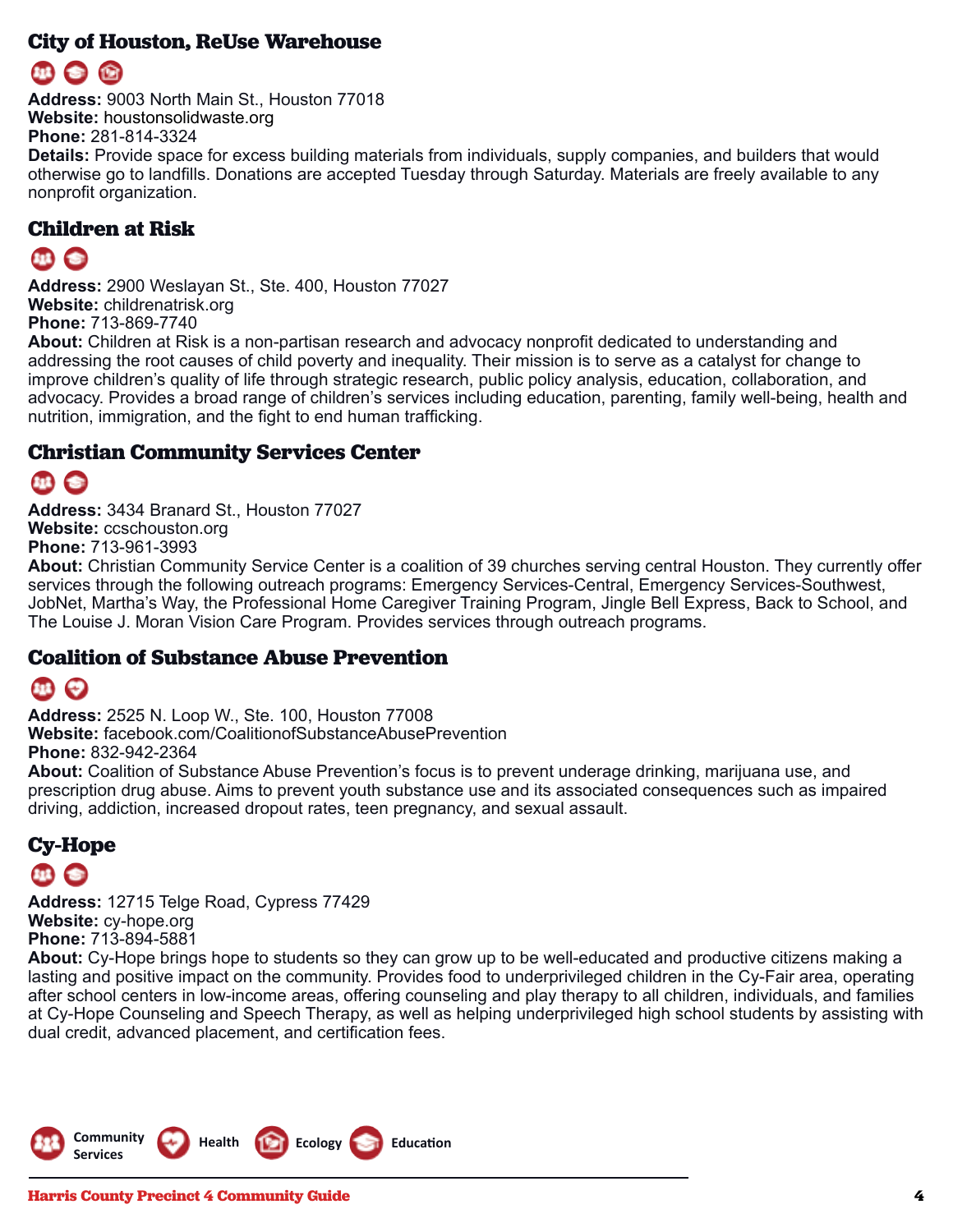#### **Cypress Assistance Ministries**



**Address:** 11202 Huffmeister Road, Houston 77065 **Website:** cypressassistance.org **Phone:** 281-671-4542

**About:** Cypress Assistance Ministries is a faith-based organization that serves individuals and families in financial crisis, those on the brink of homelessness, the elderly, the unemployed, and anyone that needs hope for a better future. Provides food donations, school supplies, clothing, rent, and utilities.

#### **Christian Community Service Center Emergency Services Southwest — Food Pantry** 8B

**Address:** 6856 Bellaire Blvd., Houston 77074 **Website:** ccschouston.org/how-we-help/basic-necessities **Phone:** 713-328-0194 **About:** CCSCESS' food pantry seeks to meet the immediate needs of people in crisis. CCSC is the local outreach office of its 39 member churches. Provides refugee support and food stability.

#### **Emergency Chaplain Group**

## $\mathbf{H}$   $\mathbf{S}$

**Address:** P.O. Box 9121, Spring 77387 **Website:** emergencychaplain.org **Phone:** 832-622-4371

**About:** Emergency Chaplain Group provides chaplaincy services to EMS, fire, paramedic, and police agencies with an emphasis on Critical Incident Stress mitigation. The services offered are without regard to religious affiliation. They visit with first responders to discuss issues such as fatalities involving children, multiple fatality accidents, deaths of co-workers, marital problems, substance abuse issues, and more.

#### **ERASE Races**

**Website:** eraseraces.com **Phone:** 281-380-0421

**About:** ERASE Races is a national nonprofit providing training and education to individuals and organizations, for the purpose of unity and reconciliation of all Americans. Provides food for the homeless, after-school tutoring, mentoring, and housing.

#### **FamilyTime Crisis & Counseling Center**



**Address:** P.O. Box 893, Humble 77347 **Website:** familytimeccc.org **Phone:** 281-446-2615

**About:** The mission of FamilyTime is to provide services and programs to encourage the mental health and wellness of the community, as well as promote safety and support for the prevention of domestic and sexual violence. Provides an outreach program and accessible services to families and individuals in crisis through counseling, crisis intervention, information, referrals, and shelter.

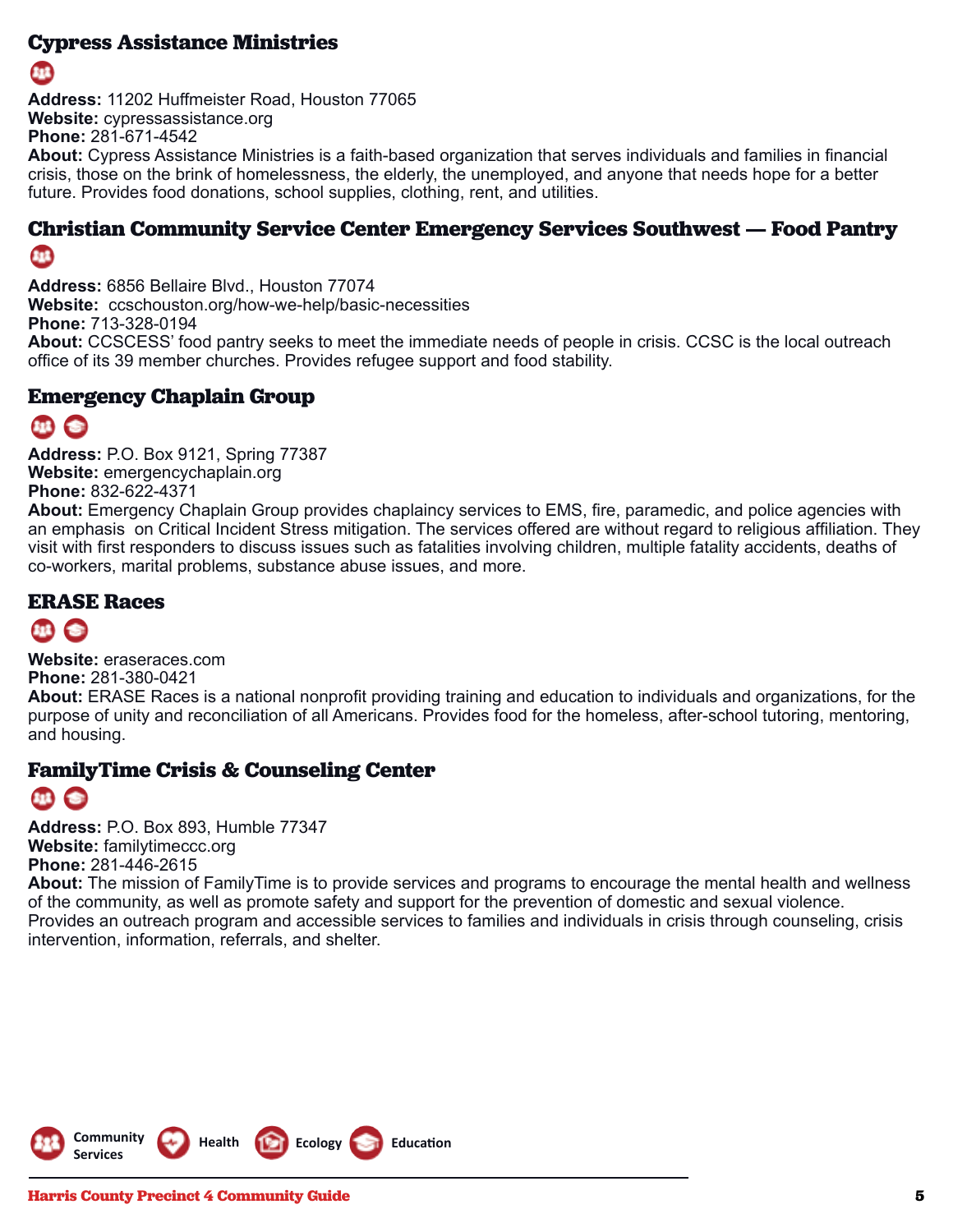#### **Fishing's Future**

**Address:** 2216 Padre Blvd. South Padre Island 78597 **Website:** fishingsfuture.org **Phone:** 956-238-9476

**Details:** Volunteers conduct angling education and outreach activities. Learn knot tying, fishing methods, rules, techniques, and gear. Fishing's Future works in partnership with Texas Parks & Wildlife Department's Angler Education program and certifies First Catch Centers.

#### **Focusing Families**

## **BBG**

**Address:** P.O. Box 1053, Hempstead 77445 **Website:** focusing-families.org **Phone :** 979-826-3290

**About:** Focusing Families is committed to strengthening individuals, families, and communities through education, prevention, and intervention, to eliminate family violence, sexual assault, and other crises. Provides a safe and secure environment that empowers residents of the Focusing Families Women's Shelter, through its services, to form the beginning of independent lifestyles. Residents obtain crisis intervention, supportive counseling, children's services, food, clothing, support group counseling, and advocacy. All agency services are provided free of charge.

#### **Friends of Texas Wildlife**

**Address:** 29615 Highland Blvd., Magnolia 77354 **Website:** ftwl.org

**Phone:** 281-259-0039

**Details:** Friends of Texas Wildlife is a wildlife rehabilitation and education center. Call the center if you find orphaned, injured, or displaced native wildlife. Meet wildlife ambassador animals, and visit the Discovery Room for fun, hands-on activities.

#### **From the Vine Ministries**

## $\bullet$

**Address:** 19125 Mueschke Road, Tomball 77377 **Website:** fromthevineministries.com **Phone:** 281-413-3256

**About:** From the Vine Ministries encourages, refreshes, and empowers women with wisdom through Christian scripture and resources to be the best moms, wives, and women they can be. Provides physical, spiritual, and financial assistance for individuals and organizations in need.

#### **Harris County Fire Marshal's Office (HCFMO)**

#### $\bullet$ **Address:** 7701 Wilshire, Houston 77040 **Website:** hcfmo.net/outreach **Phone:** 281-436-8000 **Details:** Programs include information on fire/life safety, health science, and forensic evidence for citizens in unincorporated areas of Harris County. Contact HCFMO for speakers and reference materials.

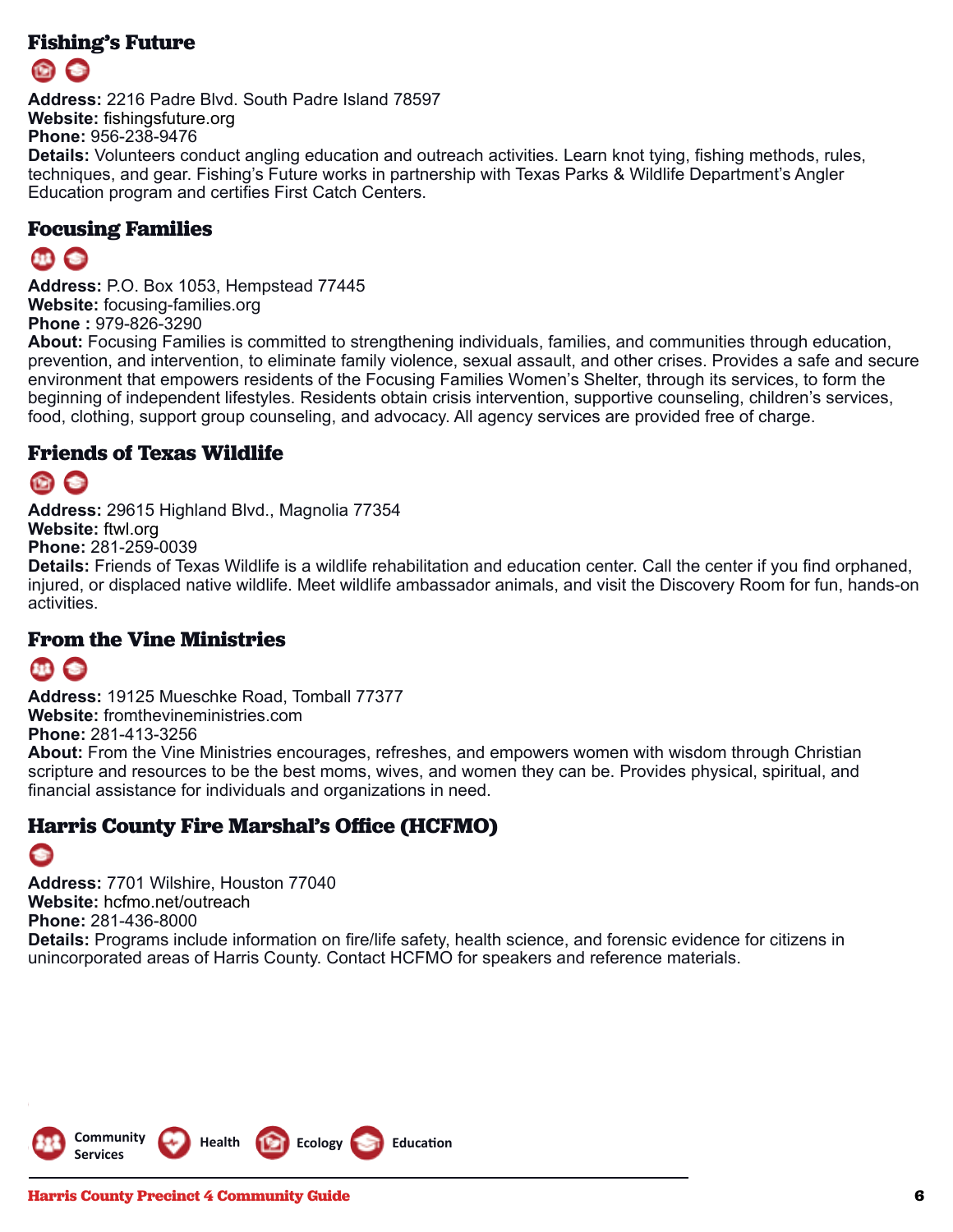#### **Harris County Flood Control District (HCFCD)**

## œ

**Address:** 9900 Northwest Freeway, Houston 77092 **Website:** hcfcd.org **Phone:** 346-286-4000

**Details:** The Flood Control District can present or provide educational materials on various topics, including general information about the district, its history, and capital improvement and maintenance programs. The organization also provides details on floodplains, wetlands, and habitat and ecological restoration. Flood and hurricane safety preparedness tips are also available.

#### **Harris County Pollution Control Services Department**

## G

**Address:** 101 South Richey St., Pasadena 77506 **Website:** pcs.harriscountytx.gov **Phone:** 713-920-2831 **Details:** The department promotes clean air and water and protects public health, property, and plant, animal, and marine life. Duties include emergency response, monitoring and inspecting, lab analysis, and review of permits.

Contact us for a speaker or resources.

#### **Harris County Protective Services for Children and Adults**

#### **ETB**

**Address:** 2525 Murworth Drive, Houston 77054 **Website:** hcps.harriscountytx.gov **Phone:** 713-394-4000 or to report abuse or neglect: 1-800-252-5400 **Details:** Harris County Protective Services for Children and Adults provides training and presentations on preventing and reporting child abuse, supporting at-risk youth, and working with seniors and vulnerable adults.

#### **Harris County Public Health**

## 111 全日

**Address:** 2223 West Loop South, Houston 77027 **Website:** publichealth.harriscountytx.gov

**Phone:** 713-439-6000

**Details:** Harris County Public Health offers pet adoption and veterinary health services, breastfeeding support, HIV/ STD prevention, health fairs and mobile health clinics, mosquito control, WE CAN, Freshstart, food and water safety awareness, lead control, and WIC. Sign up for a variety of outreach and education presentations.

#### **HOPE Animal-Assisted Crisis Response**

**Address:** 1292 High St., Ste. 182, Eugene 97401 **Website:** hopeaacr.org **Phone:** 832-567-2001

**About:** HOPE Animal-Assisted Crisis Response provides aid to first response agencies, schools, school districts, hospitals, pastoral services, and other community institutions. Their certified handlers, partnered with their canines, have been specially trained to provide comfort and support to people who have experienced a recent crisis, disaster, or difficult loss. They frequently partner with mental health professionals and counselors in response to a crisis.

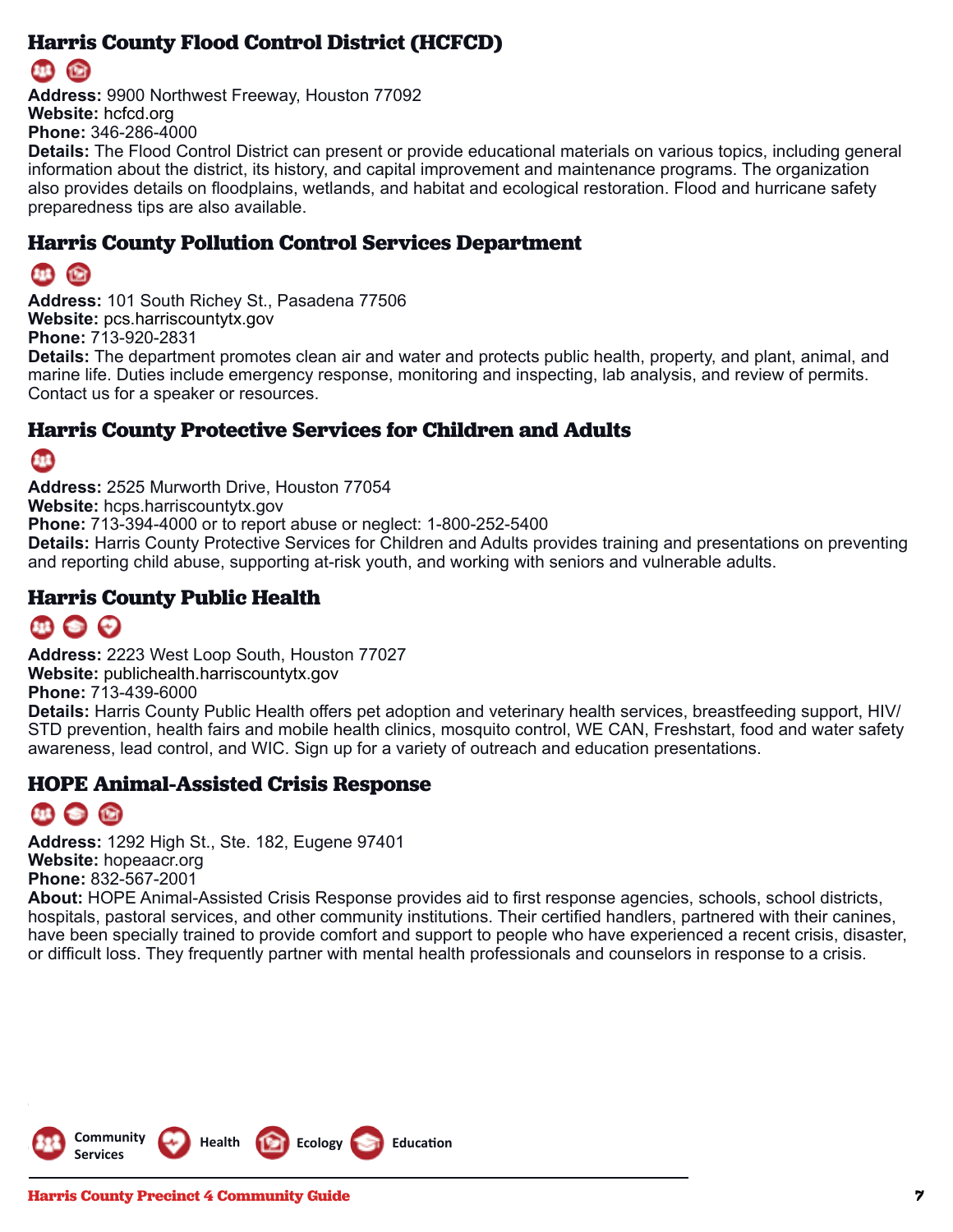#### **Houston Humane Society**

**Address:** 14700 Almeda Road, Houston 77053 **Website:** houstonhumane.org **Phone:** 713-433-6421

**Details:** Houston Humane Society works to end animal cruelty, abuse, and overpopulation. Visitors can adopt a pet, visit the wellness clinic for low-cost services, volunteer, become a foster pet parent, attend camp or a workshop, or book a guest speaker program. Education and outreach programs are available.

#### **Houston Society for the Prevention of Cruelty to Animals**

## 114 全 份

**Address:** 7007 Old Katy Road, Houston 77024 **Websites:** houstonspca.org and wildlifecenteroftexas.org **Phone:** 713-869-7722

**Details:** This animal rescue and protection program offers pet adoptions, volunteer opportunities, a foster pet program, a camp, workshops, and a guest speaker program. Education and outreach programs are available. Programs include wildlife, equine, disaster response, and animal cruelty investigations. The group includes the Wildlife Center of Texas, which cares for wildlife and provides education and outreach opportunities.

#### **Houston Tool Bank**

86

**Address:** 1215 Gazin St., Houston 77020 **Website:** houstontoolbank.org **Phone:** 713-674-0262 **Details:** Houston Tool Bank provides tools, equipment, and expertise to empower the community to make a change. Borrow equipment at a fraction of the cost of buying it for your next volunteer or school project.

#### **Katy Clinic Spring Branch Community Health Center**

## **111 ● ●**

**Address:** 5502 1st St., Katy 77493 **Website:** sbchc.net/our-locations/katy-clinic **Phone:** 713-231-5757

**About:** Spring Branch Community Health Center has eight community clinic locations and two mobile health clinics serving the Spring Branch, West Houston, Katy, and Cy-Fair area, to meet all healthcare needs. Their state-of-theart facilities offer affordable, high-quality healthcare to serve the entire family with a range of services such as family medicine, women's healthcare, pediatrics, dental care, back-to-school vaccinations, flu shots, and physicals.

#### **Katy Christian Ministries**

8B

**Address:** 5506 1st St., Katy 77493 **Website:** ktcm.org **Phone:** 281-391-5261 **About:** Katy Christian Ministries serves the Katy/West Houston area. Through social service departments, they offer emergency financial assistance, a food pantry, a crisis center that houses the Domestic Abuse Center and the Sexual Assault Center, a resale store, and a donation center.

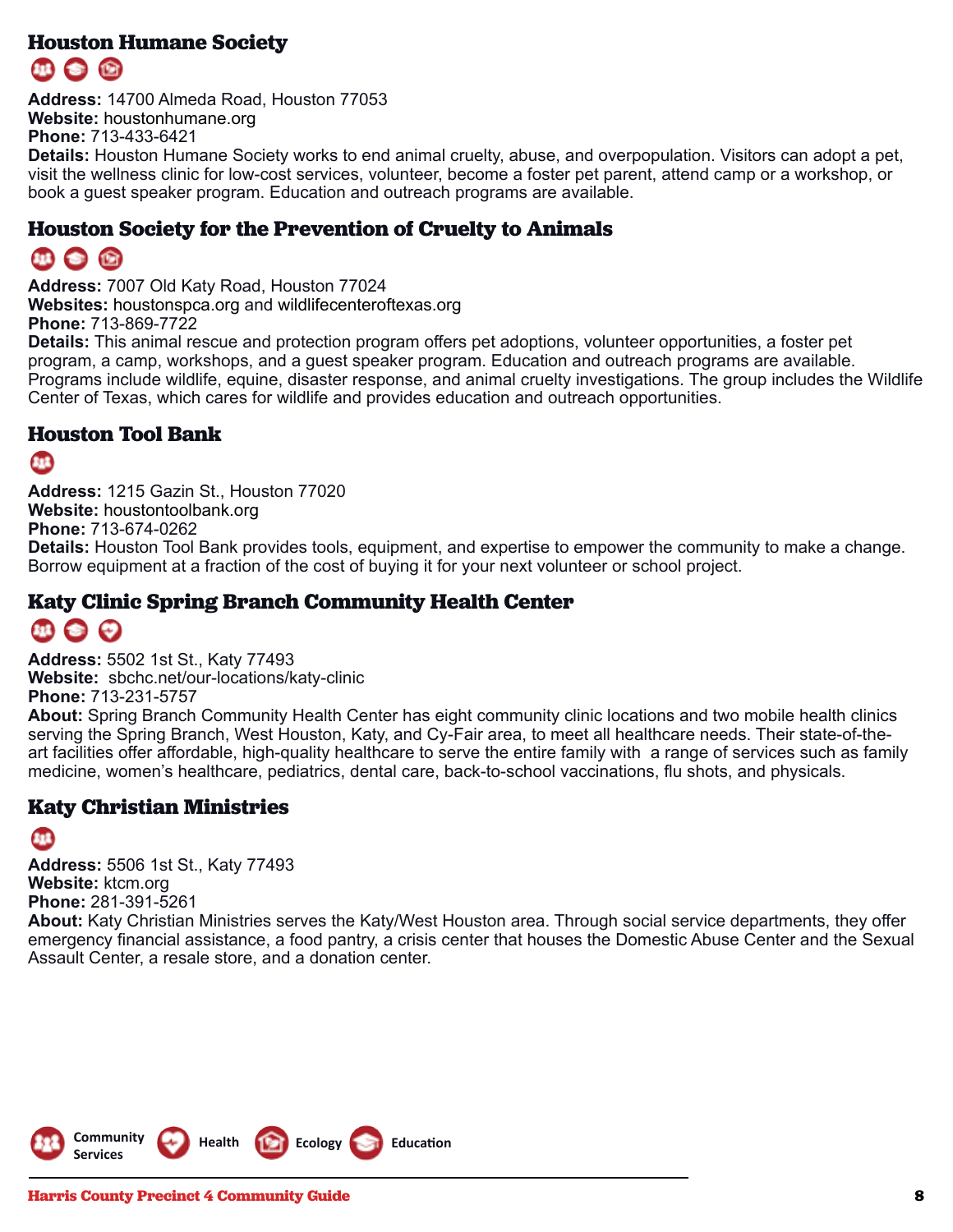#### **Keep Texas Beautiful**

**Address:** 8850 Business Park Drive #200, Austin 78759 **Website:** ktb.org **Phone:** 512-478-8813

**Details:** Keep Texas Beautiful educates community members on becoming engaged in litter abatement, beautification, and recycling initiatives to better their neighborhoods and workplaces. Outreach and education programs, volunteer events, and Scout projects available. Visit them online to find your local affiliate chapter.

#### **The Landing Drop-In Center**

**Address:** 9894 Bissonnet St., #605, Houston 77036 **Website:** thelanding.org **Phone:** 713-766-1111

**About:** The Landing Drop-In Center's mission is to serve survivors of human trafficking and commercial sexual exploitation, utilizing a trauma-informed approach. Provides case management, food and clothing, GED support, job search support, phone use, and health and wellness education.

#### **Love146 – Salem Lutheran Church**

#### **BB**

**Address:** 22601 Lutheran Church Road, Tomball 77377 **Website:** salem4u.com **Phone:** 281-351-8223 **About:** Love146 journeys alongside children impacted by trafficking and works to prevent the trafficking of children. Provides prevention education, support, and advocation for survivors.

#### **Memorial Assistance Ministries**

#### Œ

**Address:** 1625 Blalock Road, Houston 77080 **Website:** mamhouston.org **Phone:** 713-468-4516 **About:** Memorial Assistance Ministries offers a range of programs focused on building financially stable families, a stronger workforce, and healthy, supportive communities.

#### **MercyHouse**

**Address:** P.O. Box 841384, Houston, 77284 **Website:** mercyhouse.org **Phone:** 800-403-6120

**About:** MercyHouse is a maternity home in the Houston area that serves, supports, and ministers to unwed mothers. Their staff and volunteers provide the mother with pregnancy care, life skills training, and Christian discipleship. Their home is a refuge dedicated to the emotional and spiritual support of the newly developing family. Provides shelters, transitional housing, wellness centers, adoption agencies, and more.

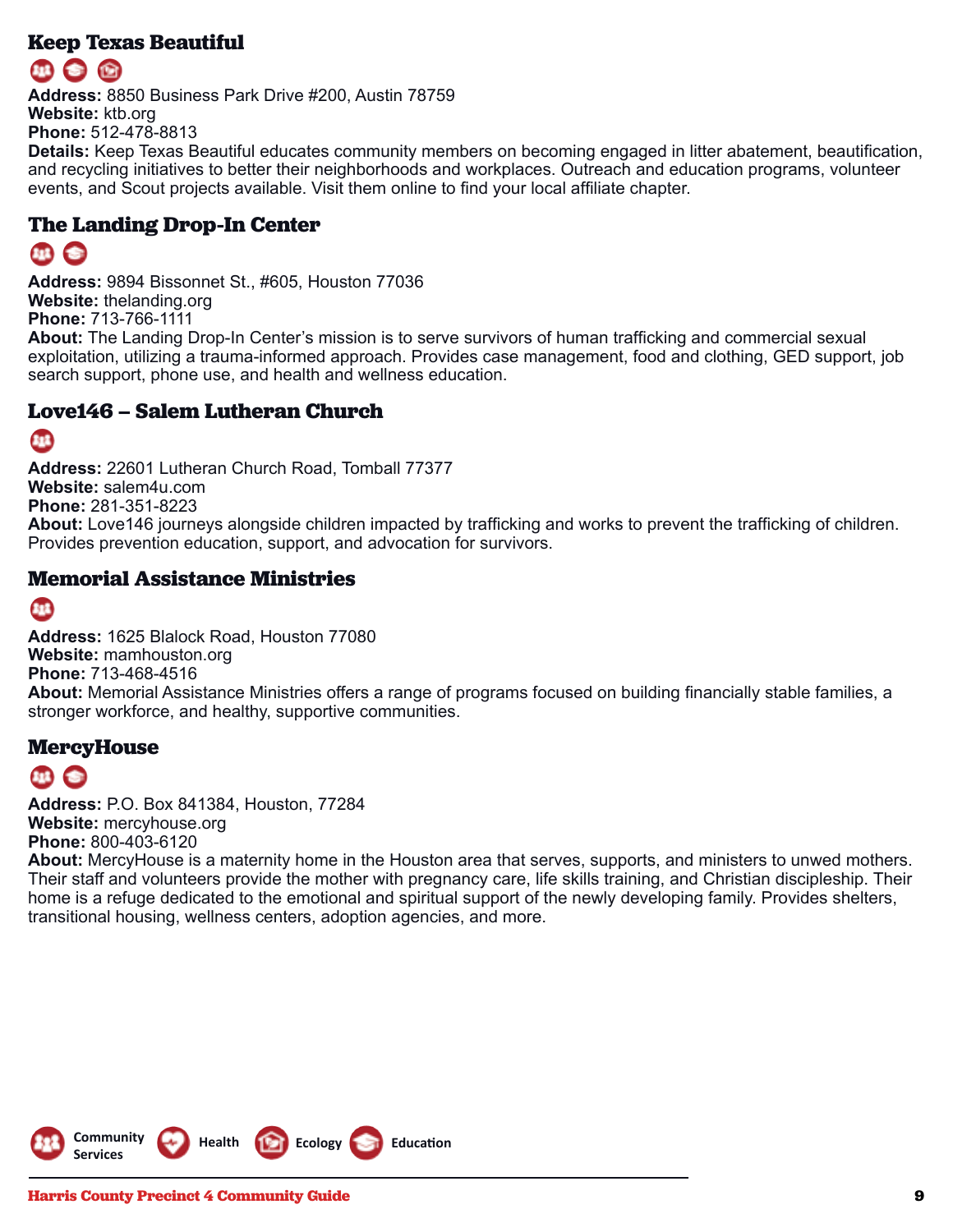#### **Mission of Yahweh**



**Address:** 10247 Algiers Road, Houston 77041 **Website:** missionofyahweh.org **Phone:** 713-466-4785

**About:** Mission of Yahweh is a faith-based shelter that empowers, enriches, and restores the lives of homeless women and children, and provides outreach services to communities in need. Provides life-changing programs focused on ending the cycle of homelessness and dependency. Services include an emergency shelter, Transitional Living Program, Seniors 60+ Program, Responsible Resident Program, Aftercare Program, educational and vocational support, case management, spiritual counseling, Kingdom Expansion Program, and community outreach.

#### **Mountain Top Development**

#### 813

**Address:** P.O. Box 680946, Houston 77268 **Website:** mtntopdev.org **Phone:** 281-440-7334

**About:** Mountain Top Development strives to give its residents the opportunity to have a better quality of life. This is accomplished by providing affordable housing to low- to moderate-income families, and by providing a safer living environment. MTD is comprised of veteran police officers. They also contribute to the preservation, development, and redevelopment of neighborhoods and communities, including cooperation in the preservation of government-assisted housing occupied by individuals and families of very low and extremely low income.

#### **My Brother's Keeper Outreach**

**Address:** 12621 Bissonnet St., Houston 77099 **Website:** info@houstonhealthfoundation.org **Phone:** 281-498-9933

**About:** My Brother's Keeper Outreach stabilizes and strengthens individuals and families in crisis. They provide assistance that will not only enhance their clients' quality of life, but will also foster strong, competent, economically self-sufficient citizens who are positive contributors to society. Provides emergency assistance, social services, and training for individuals and families in crisis.

#### **North Harris County American Association of University Women**

#### $\bullet$ **STER**

**Address:** 12700 Champions Forest Drive, Houston 77066 **Website:** nharriscounty-tx.aauw.net **Phone:** 832-698-1462 **About:** NHC AAUW advances gender equity for women and girls through advocacy, education, philanthropy, and research. Provides education funding, advocacy, and education.

#### **Outreach Center of West Houston**

**Address:** 725 Bateswood Drive, Houston 77079 **Website:** oc-wh.org **Phone:** 281-497-7211

**Details:** The Outreach Center of West Houston provides meeting space for local nonprofit agencies that offer enrichment, development, and recovery programs to restore health and hope in the community. Programs include Alcoholics Anonymous, Texas Area Service Gulf Coast, Food Addicts in Recovery, Palmer Drug Abuse Program, SMART Recovery, FamilyPoint Resources, ESL and GED classes, Crosswalk Houston, and Young Life.

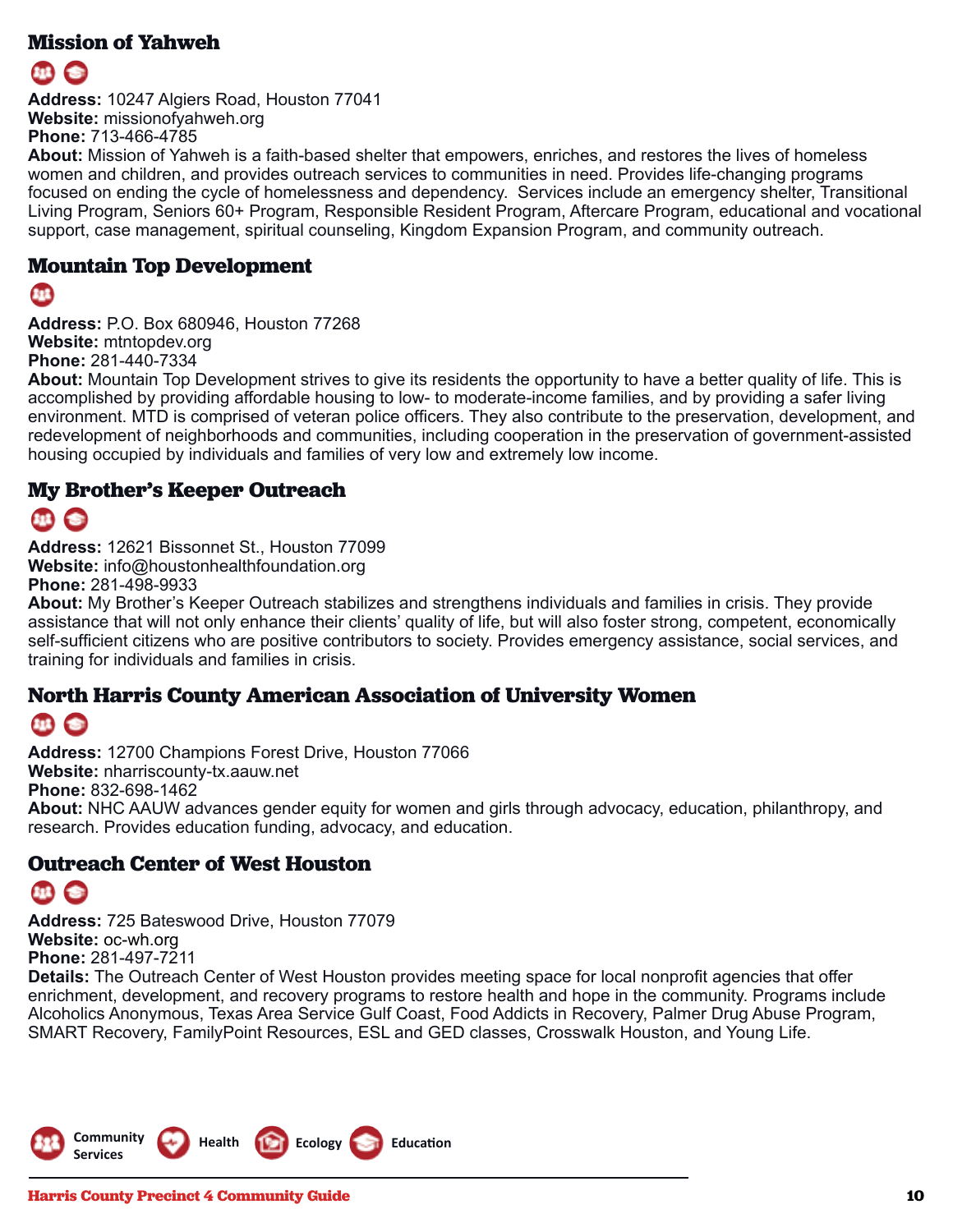#### **Pitner Clinic Spring Branch Community Health Center**

#### 88

**Address:** 8575 Pitner Road, Houston 77080 **Website:** sbchc.net/our-locations/pitner-clinic **Phone:** 713-462-6545 **About:** Spring Branch Community Health Center provides quality, affordable healthcare services to the underserved and uninsured communities of Spring Branch and West Houston. Provides family medicine, pediatric medicine, OB/

#### **Project Zero**

**Website:** projzero.com **Phone:** 832-298-8854

GYN, and behavioral health.

**About:** The Project Zero Alliance strives to create a positive cultural shift in helping first responders and veterans overcome mental health issues. They help our heroes heal and find growth by providing programs to meet them where they are and expand their community of support.

#### **Reach Unlimited**

### $EB$   $C$

**Address:** 11832 Mueller Cemetery Road, Cypress 77429 **Website:** reachunlimited.org **Phone:** 281-213-2582 **About:** Reach Unlimited provides quality support services for people with intellectual and developmental disabilities. Creates sustainable, secure environments where people with developmental disabilities may become all they are created to be.

#### **Rescue Houston/America**

#### 813

**Address:** 2800 Antoine Drive, Unit 2842, Houston 77092 **Website:** rescueamerica.ngo **Phone:** 281-413-5329

**About:** Rescue America exists to rescue, revive, and empower those who have been sexually exploited, through a 24/7 hotline and emergency response. Helps survivors find stabilization and professional support to address mental, emotional, and spiritual needs, preparing them for long term placement in partner homes across the United States.

#### **Santa Maria Hostel: STARS Program**

**Address:** 2605 Parker Road, Houston 77093 **Website:** santamariahostel.org **Phone**: 713-228-0125 ext. #1108

**About:** Santa Maria Hostel is one of Texas' largest multi-site residential and outpatient substance use disorder treatment centers for women, and one of a very few to offer a full continuum of services for women who are pregnant or parenting. Their services help restore families, promote positive life changes, and offer hope that a new and better future is possible. Provides substance use treatment, parenting skills, job readiness skills, educational and employment goals, critical life skills, referrals and information on resources, and obtaining permanent housing.

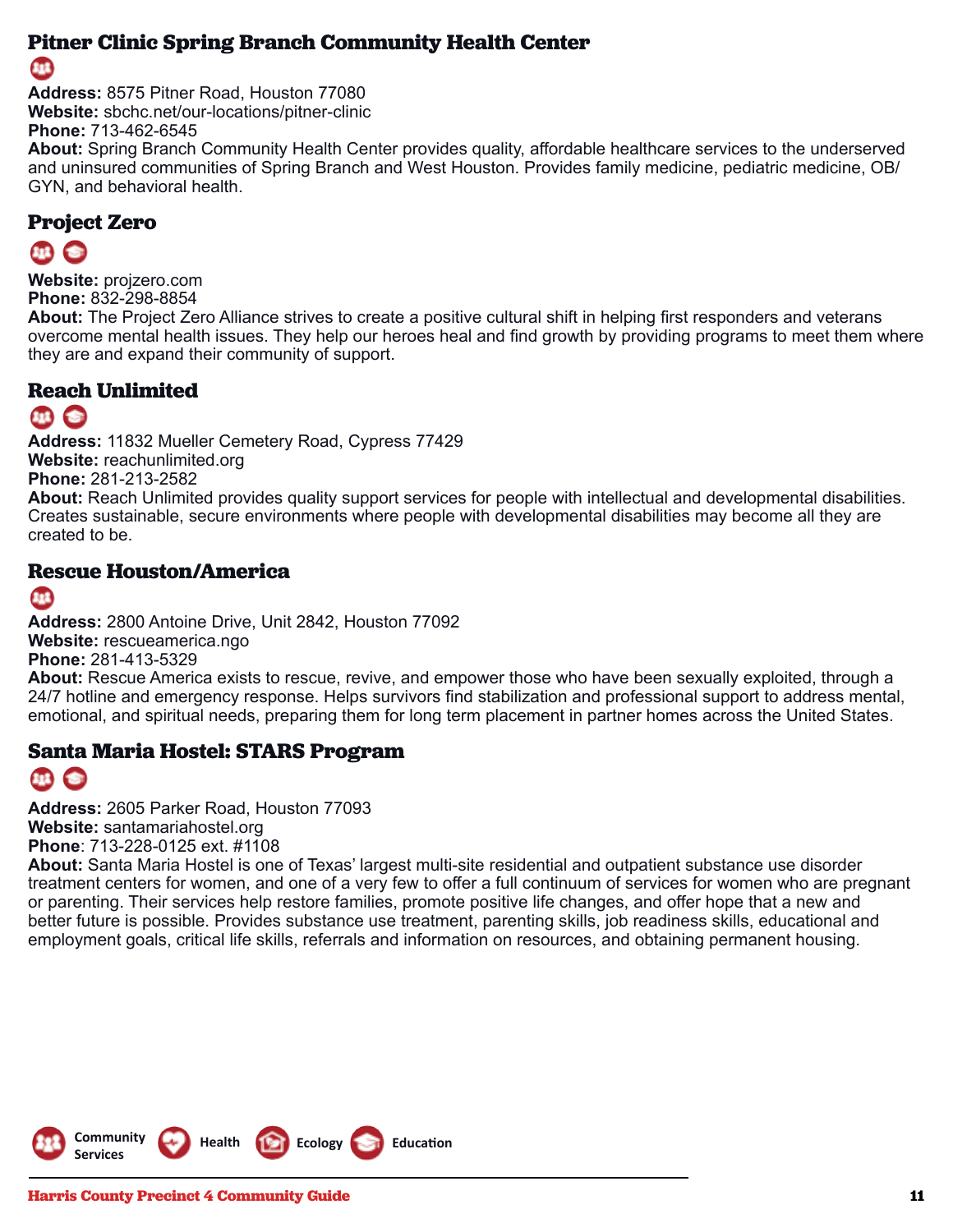#### **Spring Branch Community Health**

**Address:** 800 W. Sam Houston Pkwy. S., Houston 77042 **Website:** sbchc.net **Phone:** 713-294-0588, 713-462-6565

**About:** Spring Branch Community Health Center is a private, non-profit community health center providing quality, affordable healthcare services to the underserved and uninsured communities of Spring Branch and West Houston. Provides family medicine, behavioral health, laboratory, pediatric services, prenatal and postpartum care, women's health, dental care, and telemedicine.

#### **The Source**

#### 11 全

**Address:** 8312 Long Point Road, Houston 77055 **Website:** thesource.org **Phone:** 713-637-4141

**About:** The Source is a full-service women's health clinic empowering Texas women with better choices. Provides material assistance, virtual pregnancy and parenting classes, professional counseling, decision support counseling for pregnancy, and care coordination services.

#### **TWRC Wildlife Center**

#### 11 全 份

**Address:** 10801 Hammerly Blvd., #200, Houston 77043 **Website:** twrcwildlifecenter.org **Phone:** 713-468-8972 **Details:** TWRC Wildlife Center is a wildlife rehabilitation and rescue center that includes permitted, in-home services and an onsite program for wildlife in need. Education, outreach, and volunteer opportunities are available.

#### **Texas A&M AgriLife Extension Service of Harris County**

## 企

**Address:** 13105 Northwest Freeway Ste. 1000, Houston 77040 **Website:** harris.agrilife.org **Phone:** 713-274-0950 **Details:** Texas A&M AgriLife Extension Service of Harris County provides relevant outreach and continuing education programs for youth and adults, including 4H, horticulture, agriculture, community and economic development, nutrition, and health.

#### **Texas Wildlife Association**

## 44 全 份

**Address:** 6644 FM 1102, New Braunfels 78132 **Website:** texas-wildlife.org **Phone:** 210-826-2904

**Details:** Texas Wildlife Association is a membership organization that serves Texas wildlife while protecting property rights, hunting heritage, and conservation efforts. It also works to increase natural resource literacy by promoting conservation and educational programs. Free education and outreach programs are available, including teacher professional development workshops.

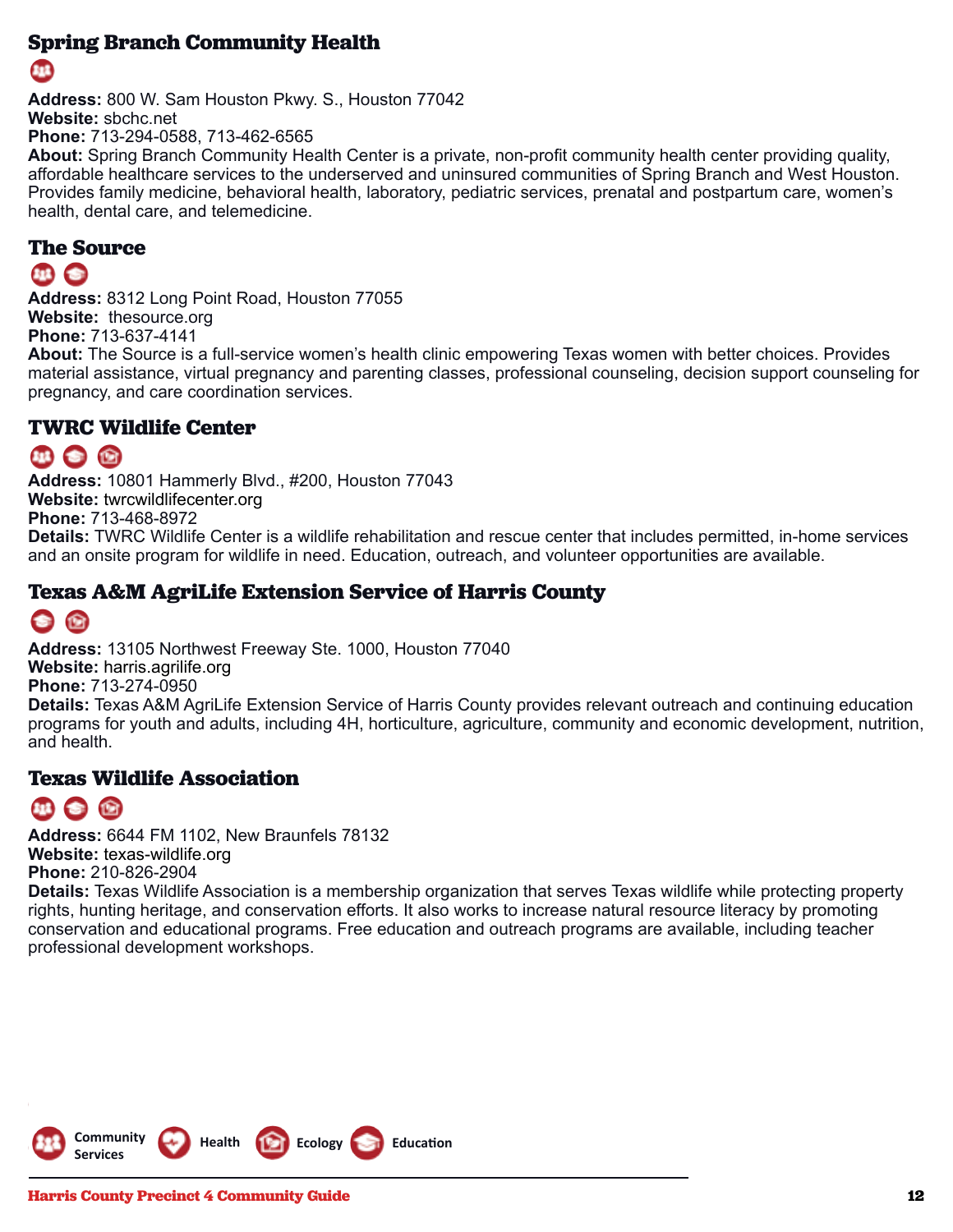#### **Tomball, Magnolia, & Waller Healthcare Ministries Clinic**

Œ

**Address:** 455 School St., Ste. 30, Tomball 77375 **Website:** tomagwa.org **Phone:** 832-559-5223

**About:** TOMAGWA provides compassionate Christian healthcare to community members with limited resources by offering medical, dental, vision, lab, pharmacy, and case management services. With their partners, they offer many levels of care, from preventive to chronic and complex medical needs. Provides medical, dental, vision, lab, pharmacy, and case management services.

#### **United Against Human Trafficking**

## 48 全

**Address:** 6671 Southwest Fwy., Ste. 220, Houston 77074 **Website:** uaht.org **Phone:** 713-874-0290

**About:** United Against Human Trafficking's trauma-informed program, Real Talk, provides an outlet for at-risk individuals and survivors to process their exploitation. Conducted in county jails, schools, juvenile detention centers, and human trafficking safe homes, their supportive services build an individual's strengths, to promote emotional resiliency. Provides exploitation prevention, community education, and survivor empowerment.

#### **Urban Harvest**

## 11 全国

**Address:** 3302 Canal St., Houston 77003 **Website:** urbanharvest.org **Phone:** 713-880-5540

**Details:** Urban Harvest operates farmers markets and teaches hands-on gardening throughout the Houston region. The organization offers professional development for teachers, after-school and in-school gardening education services, adult education classes, and support for community gardens.

#### **Vehicles for Veterans**

#### 8B

**Address:** 6 BLVD Place, 1800 Post Oak Blvd., Ste. 600, Houston 77056 **Website:** vehiclesforveterans.org/texas **Phone:** 855-811-4838 **About:** Car Donation Foundation d/b/a Vehicles for Veterans is a vehicle donation program dedicated to providing funding that will help to build better lives for of our nation's veterans and their families. Provides vehicles for veterans.

#### **VFW Post 8905**

#### Œ

**Address:** 21902 Northwest Fwy., Cypress 77429 **Website:** vfw8905.org/di/vfw/v2/default.asp **Phone:** 281-469-6632 **About:** The VFW traces its roots back to 1899, when veterans of the Spanish-American War (1898) and the

Philippine-American War (1899-1902) founded local organizations to secure rights and benefits for their service: Many arrived home wounded or sick. There was no medical care or veterans' pension for them, and they were left to care for themselves. Since then, the VFW has been an advocate for veterans, working in several and various venues. Provides support to veterans.

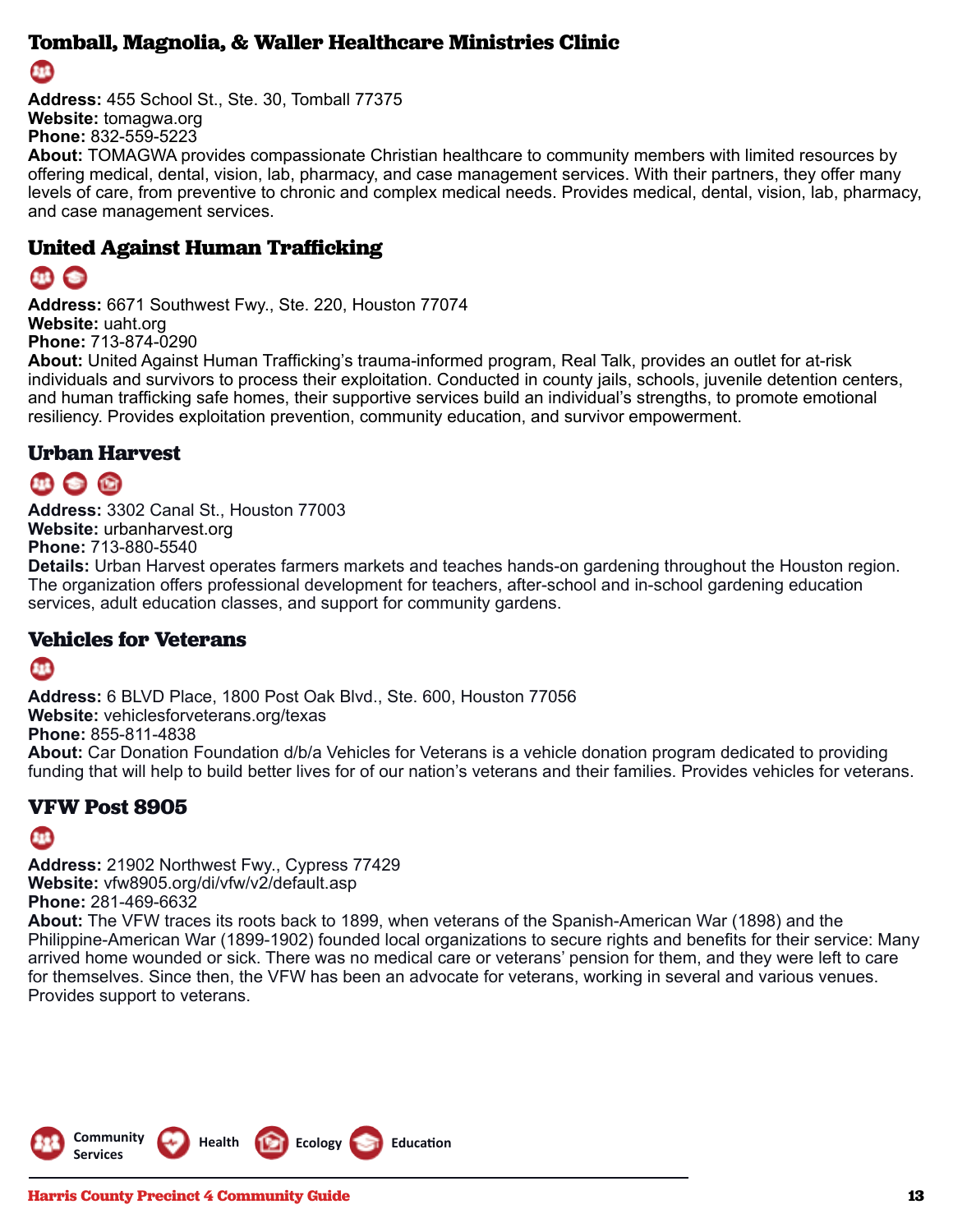#### **Waller Assistance Ministries**



**Address:** 40070 US-290 BUS, Waller 77484 **Website:** warmwaller.org **Phone:** 936-372-5173 **About:** Waller Assistance and Restoration Ministries Inc. evaluates the needs of individuals and families in need of help, and then provides that help. Provides supplemental food and emergency financial assistance for housing, utilities, and medical bills.

#### **West Houston Assistance Ministries**

#### 813

**Address:** 10501 Meadowglen Lane, Houston 77042 **Website:** whamministries.org **Phone:** 713-780-2727

**About:** West Houston Assistance Ministries supports those in need. They provide assistance with meeting basic needs and promoting independence. Impacts clients in extreme crisis situations by providing rent/utility assistance to prevent eviction and resulting homelessness, or disconnection.

#### **West Houston Community Health Clinic**

## 119 3 2

**Address:** 19333 Clay Road, Katy 77449 **Website:** sbchc.net **Phone:** 713-462-6555 **About:** Spring Branch Community Health Center is a private, non-profit community health center providing quality, affordable healthcare services to the underserved and uninsured communities of Spring Branch and West Houston. Provides high-quality, comprehensive health services.

#### **Whole Life Clinic**

**Address:** 1905 Jacquelyn Drive Suite 101, Houston 77055 **Website:** sbchc.net **Phone:** 713-231-5767 **About:** Spring Branch Community Health Center is a private, non-profit community health center providing quality, affordable healthcare services to the underserved and uninsured communities of Spring Branch and West Houston. Provides high-quality, comprehensive health services.

#### **The Woods Project**

#### $\bullet$

**Address:** 2700 Southwest Freeway, Houston 77098 **Website:** thewoodsproject.org **Phone:** 281-371-6696 **Details:** The Woods Project teaches students the social and emotional skills required for success in school and life using wilderness education and exploration experiences. In-school and after-school programs are available for high schools in Houston.

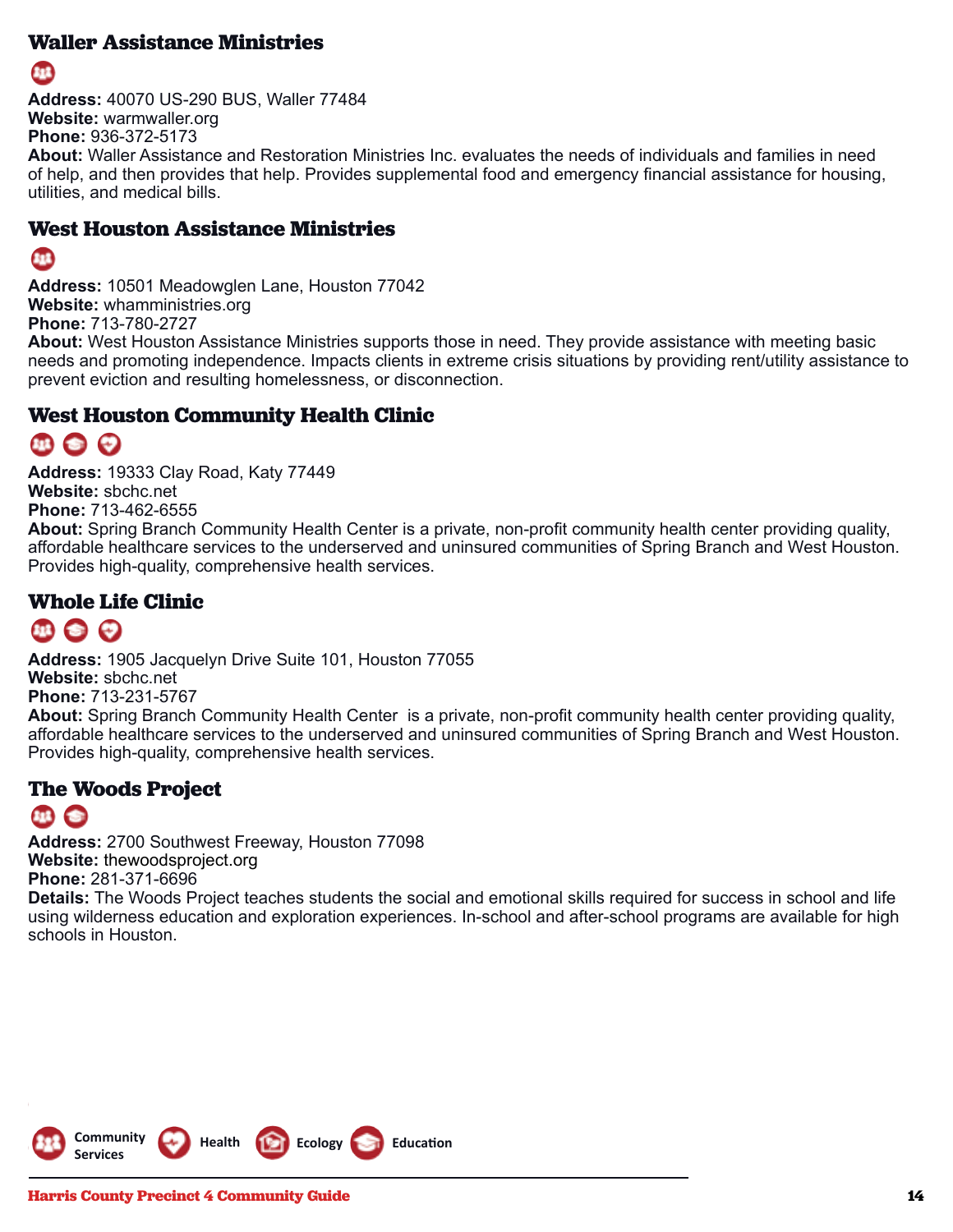# **Featured Locations**

#### PRECINCT 4'S PARKS AND COMMUNITY CENTERS

Precinct 4 works diligently to maintain these beautiful community facilities with you in mind. Be sure to visit them and enjoy the many wonderful services they offer!

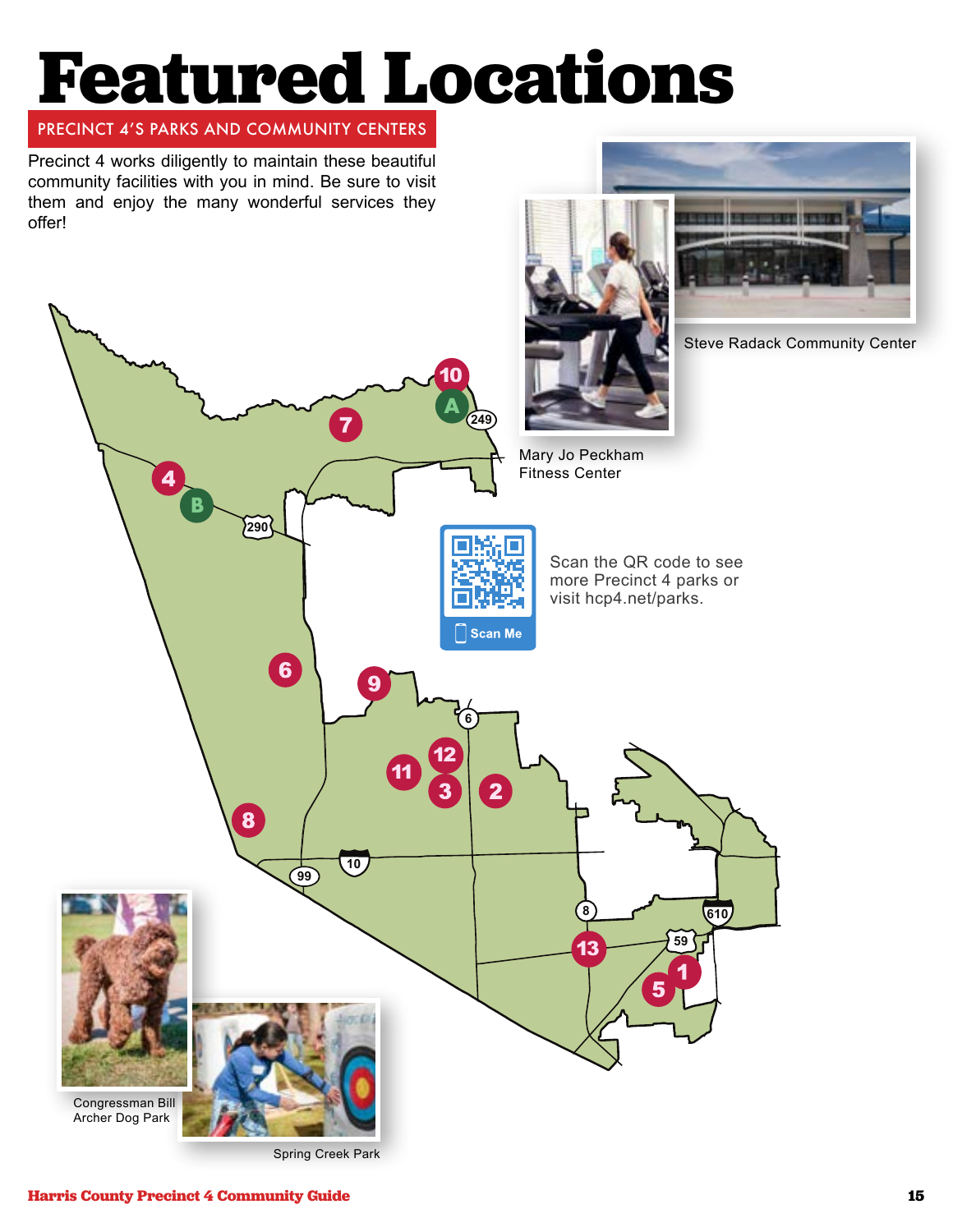# **JOHN PAUL LANDING PARK AND ENVIRONMENTAL EDUCATION CENTER**



**BEAR CREEK PIONEERS PARK** 15015 Clay Road, Houston

#### **CONGRESSMAN BILL**   $\overline{\mathbf{3}}$ **ARCHER PARK & DOG PARK**

3201 Highway 6 North, Houston



**JIM & JOANN FONTENO SENIOR EDUCATION CENTER** 6600 Bissonnet St., Houston



## **KLEB WOODS NATURE PRESERVE & CENTER**

20303 Draper Road, Tomball

#### **MARY JO PECKHAM PARK AND AQUATIC & FITNESS CENTER**

5597 Gardenia Lane, Katy

#### **RICHARD & MEG WEEKLEY COMMUNITY CENTER**

8440 Greenhouse Road, Cypress



**SPRING CREEK PARK** 15012 Brown Road, Tomball

#### 11 **STEVE RADACK COMMUNITY CENTER** 18650 Clay Road, Houston

12 **THOMAS A. GLAZIER SENIOR EDUCATION CENTER**

16600 Pine Forest Lane, Houston



**TRACY GEE COMMUNITY CENTER** 3599 Westcenter Drive, Houston

#### **PUBLIC DUMPSTERS**



**Tomball Service Center** Service Center Road, Tomball



**Hockley Service Center** 28511 Old Washington Road, Hockley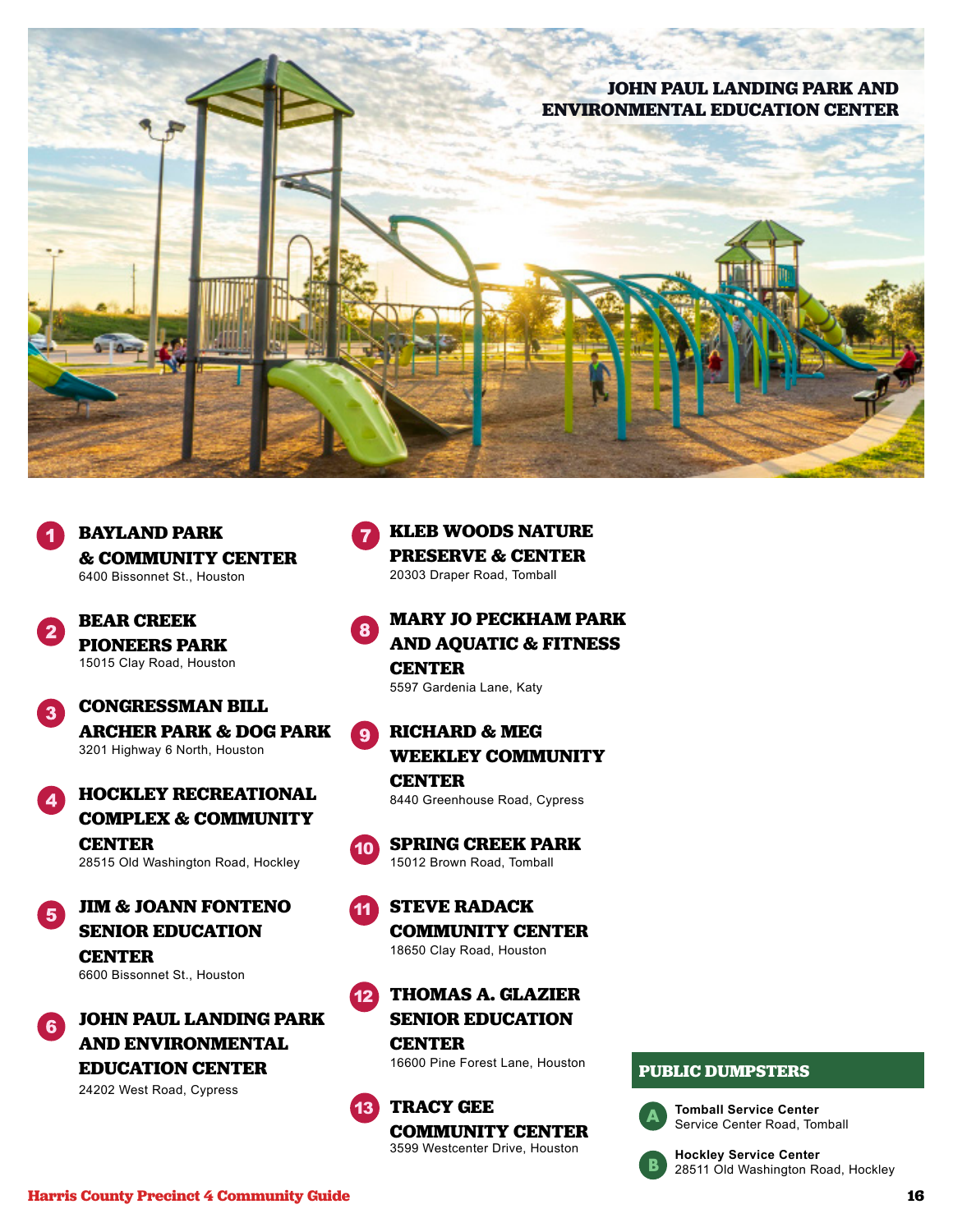# **Your Elected Officials**

#### CONTACTING YOUR PUBLIC SERVANTS

Your local elected officials represent you. Staying in touch with them can be a vital and informative part of being a citizen. For your convenience, we've organized their contact information for you below.

#### **Senator John Cornyn**

**Senior U.S. Senator, Texas** 5300 Memorial Drive Suite 980, Houston, TX 77007 713-572-3337 | cornyn.senate.gov

#### **Senator Ted Cruz**

**Junior U.S. Senator, Texas** 1919 Smith St., Ste. 9047, Houston 77002 713-718-3057 | cruz.senate.gov

#### **U.S. Rep Kevin Brady**

**U.S. Congressional District TX 08**

200 River Pointe Drive, Ste. 304, Conroe, TX 77304 936-441-5700 | kevinbrady.house.gov

#### **U.S. Rep Lizzie Fletcher**

**U.S. Congressional District TX 07** 5599 San Felipe Road, Ste. 950, Houston, TX 77056 713-353-8680 | fletcher.house.gov

#### **U.S. Rep Troy Nehls**

**U.S. Congressional District TX 22**

1117 FM 359, Ste. 210, Richmond, TX 77406 356-762-6600 | nehls.house.gov

#### **U.S. Rep Al Green**

**U.S. Congressional District TX 09** 3003 S. Loop W., Ste. 460, Houston, TX 77054 713-383-9234 | algreen.house.gov

#### **U.S. Rep Sheila Jackson Lee**

**U.S. Congressional District TX 18** 1919 Smith St., Ste. 1180, Houston, TX 77002 713-655-0050 | jacksonlee.house.gov

#### **State Sen. Lois Kolkhorst**

**Texas Senate District 18** 22310 Grand Corner Drive, Ste. 120, Katy, TX 77494 281-394-5610 | www.senate.texas.gov/member.php?d=18

#### **State Sen. Joan Huffman**

**Texas Senate District 17** 2900 Weslayan St., Ste. 500, Houston, TX 77027 281-980-3500 | senate.texas.gov/member.php?d=17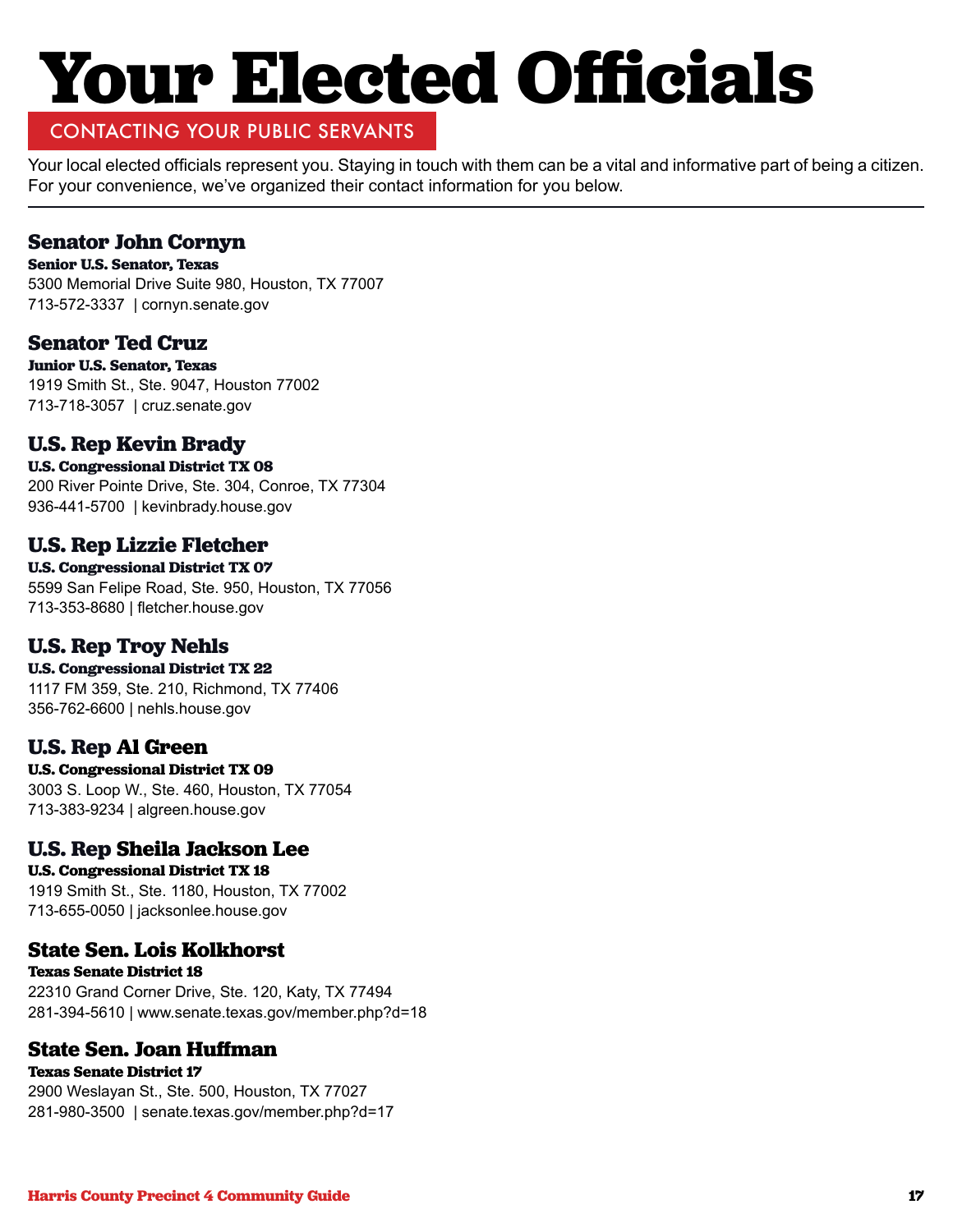#### **State Sen. Paul Bettencourt**

**Texas Senate District 7**

11451 Katy Fwy., Ste. 209, Houston 77090 713-464-0282 | senate.texas.gov/member.php?d=7

#### **State Sen. Borris Miles**

**Texas Senate District 13** 5302 Almeda Road, Ste. A, Houston 77004 713-665-8322 | senate.texas.gov/member.php?d=13

#### **State Rep. Tom Oliverson**

**Texas House District 130** 12345 Jones Road, Ste. 221, Houston 77070 281-955-5152 | house.texas.gov/members/member-page/?district=130

#### **State Rep. Mike Schofield**

**Texas House District 132** 1550 Foxlake Drive, Ste. 120, Houston 77084 281-492-0684 | house.texas.gov/members/member-page/?district=132

#### **State Rep. Hubert Vo**

**Texas House District 149** 7474 South Kirkwood Road, Houston 77072 281-988-0212 | house.texas.gov/members/member-page/?district=149

#### **State Rep. Lacey Hull**

**Texas House District 138** 10190 Katy Fwy., Ste. 555G, Houston 77043 713-647-0042 | house.texas.gov/members/member-page/?district=138

#### **State Rep. Jon Rosenthal**

**Texas House District 135** 9601 Jones Road, Ste. 215, Houston 77065 281-807-3428 | house.texas.gov/members/member-page/?district=135

#### **State Rep. Gene Wu**

**Texas House District 137** 6500 Rookin St., Building C, Houston 77074 713-271-3900 | house.texas.gov/members/member-page/?district=137

#### **State Rep. Alma Allen**

**Texas House District 131** 10101 Fondren Road, Ste. 500, Houston 77096 713-776-0505 | house.texas.gov/members/member-page/?district=131

#### **State Rep. Ann Johnson**

**Texas House District 134** 5601 W. Loop S., Ste. C218, Houston 77081 713-592-0006 | house.texas.gov/members/member-page/?district=134